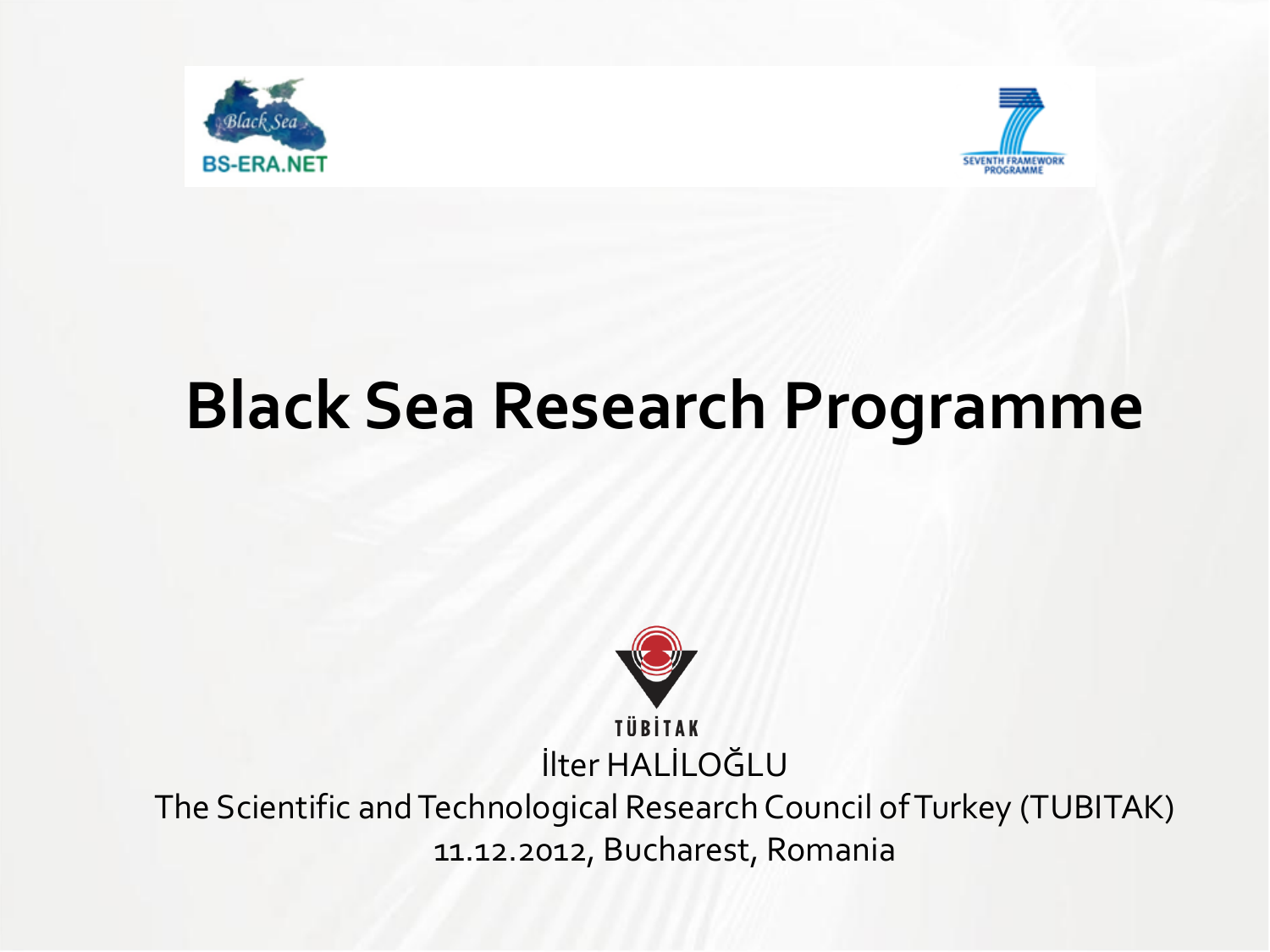## **Need for a Joint Programme (1)**

- There was an extensive mapping exercise in BS-ERA.NET that showed the majority of the programmes in the region are bilateral.
- There are a number of initiatives, projects and programmes targeting the Black Sea region at the multilateral level but there is still a serious gap in this area.
- Success of BS-ERA.NET and ERA.NET-RUS Calls constitute further motive to establish a Research Programme.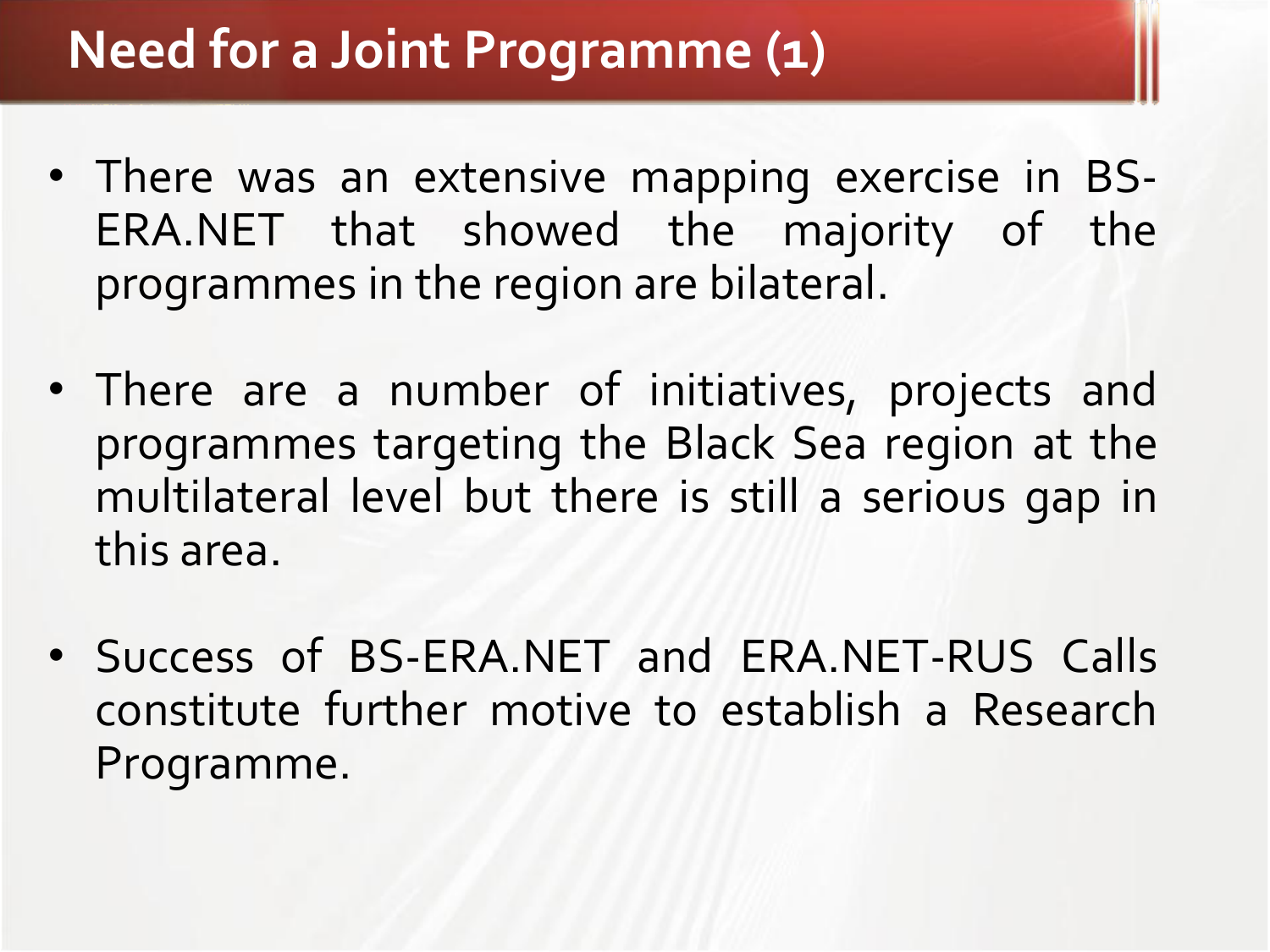## **Need for a Joint Programme (2)**

- The need for a sustainable multilateral programme is stated within the crucial document, 'BSEC Economic Agenda: Towards an Enhanced BSEC Partnership', that contains provisions on all major areas of cooperation, including on Science and Technology also. The document states that one of the objectives for the region should be:
	- *Facilitating closer cooperation in the fields of science and technology among the BSEC Member States, the BSEC Related Bodies and with other partners and international organizations in order to encourage co-funding schemes for formulating and implementing regional research projects.*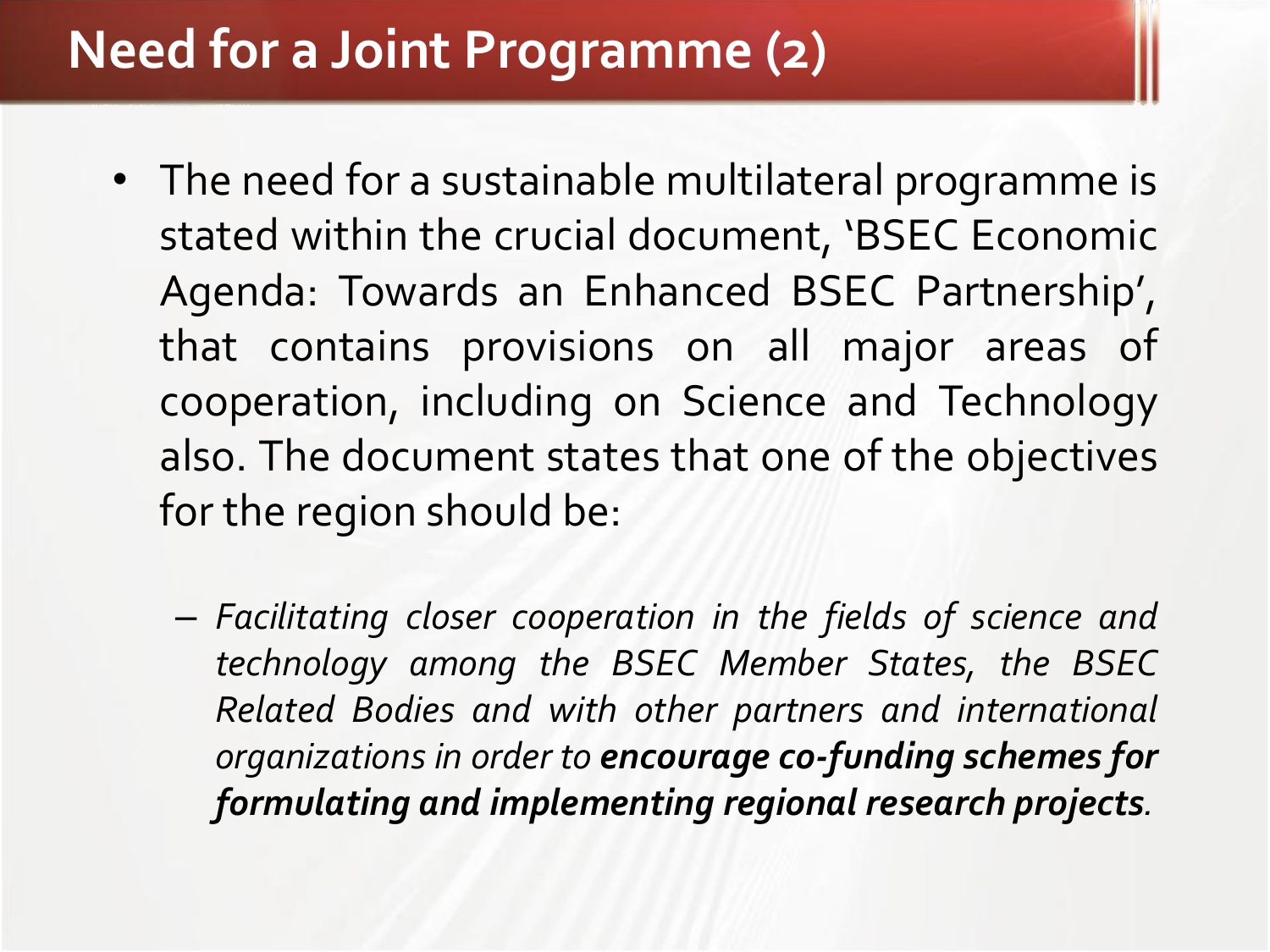- In 2010-11, a Pilot Joint Call for research proposals had been issued and financed by several EU Member States and countries of the Black Sea region under the BS-ERA.NET.
- Considering that fact, the BSRP could be seen as a systematic and improved repetition of this process (regarding the Pilot Joint Call under the BS-ERANET).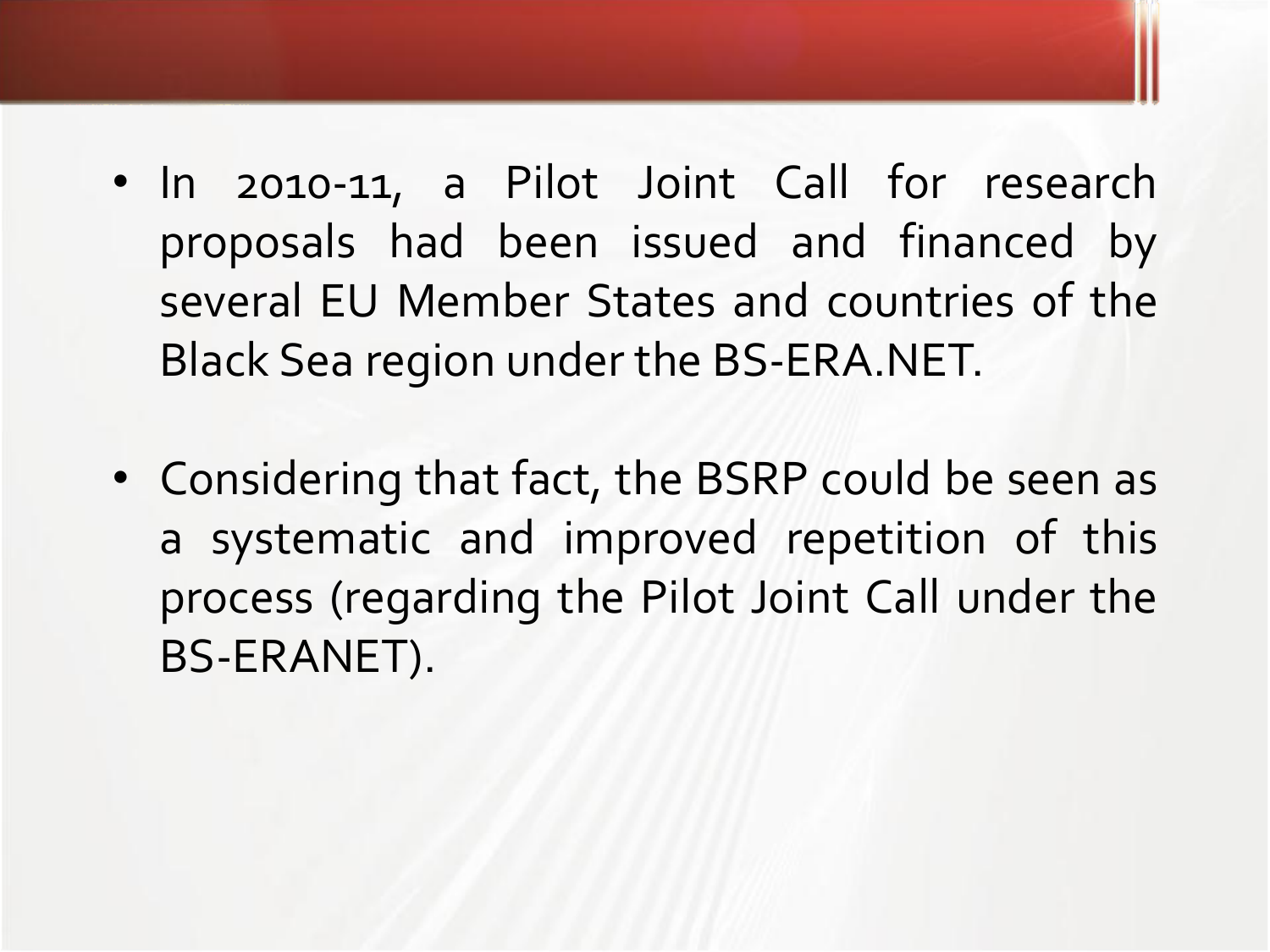## **Envisaged BSRP Activities**

#### **1. Support of Joint Research Projects (based on the experience of the BS-ERA.NET Pilot Joint Call - PJC)**

– In thematic priorities to be defined, along with the rules and regulations agreed by all participants, a joint call can be opened that would enable the researchers in and out of the region to submit joint research projects.

#### **2. Capacity Building**

– Capacity building initiatives like workshops, training sessions that would target professionals from the Black Sea region in order to enhance the S&T capacity of the countries.

#### **3. Mobility of Researchers**

– Schemes that would promote mobility of researchers among universities / research centers for short/long term periods.

#### **4. Innovation**

– SMEs are the backbone of the economy in the Black Sea region that needs great support for further development. Initiatives that would strengthen the links between research and SMEs, as well as public-private partnerships have the potential to foster the research results uptake, the innovation and economic growth in BS.

#### **5. Research Infrastructures**

– Strengthening research infrastructures with regional relevance and establishing procedures to promote mutual access to them.

#### **6. Monitoring, Foresight, Outreach, Dissemination.**

– Activities that would help information exchange among stakeholders, as well as the formulation of policies in the long run.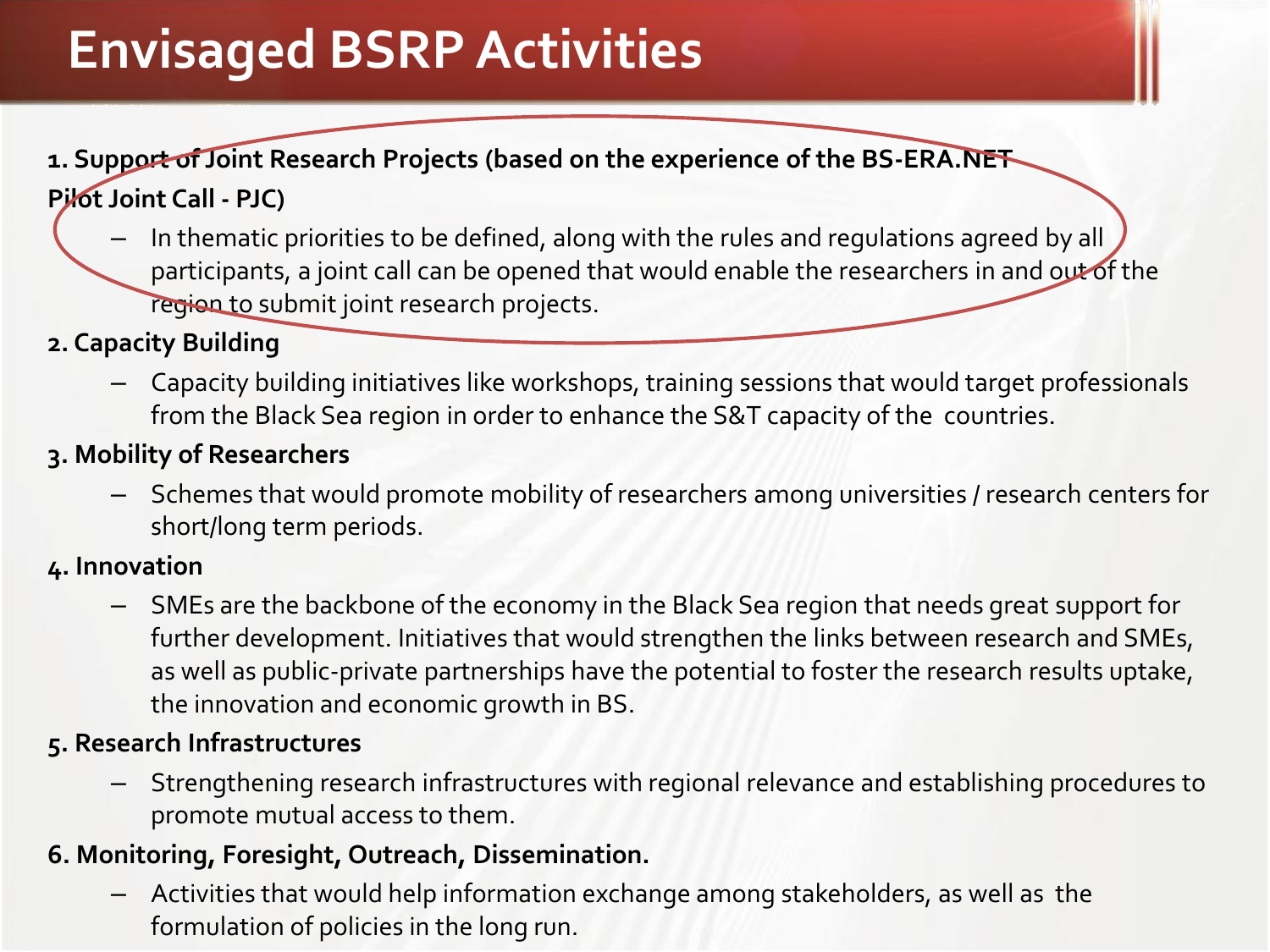## **Level of Integration**

– The model used in BS-ERA.NET Project - national funding and international evaluation – is a more realistic target rather than a real common pot.

### **Stakeholders / Pos**

- Should be formed on a variable geometry basis
- The BSRP should include a procedure for the identification and inclusion of additional interested stakeholders throughout the lifecycle of the Programme.
- Once the GFP is established, an agreement (i.e. Consortium Agreement, Memorandum of Understanding) will be prepared to describe the basic rules for the cooperation in the implementation of the BSRP.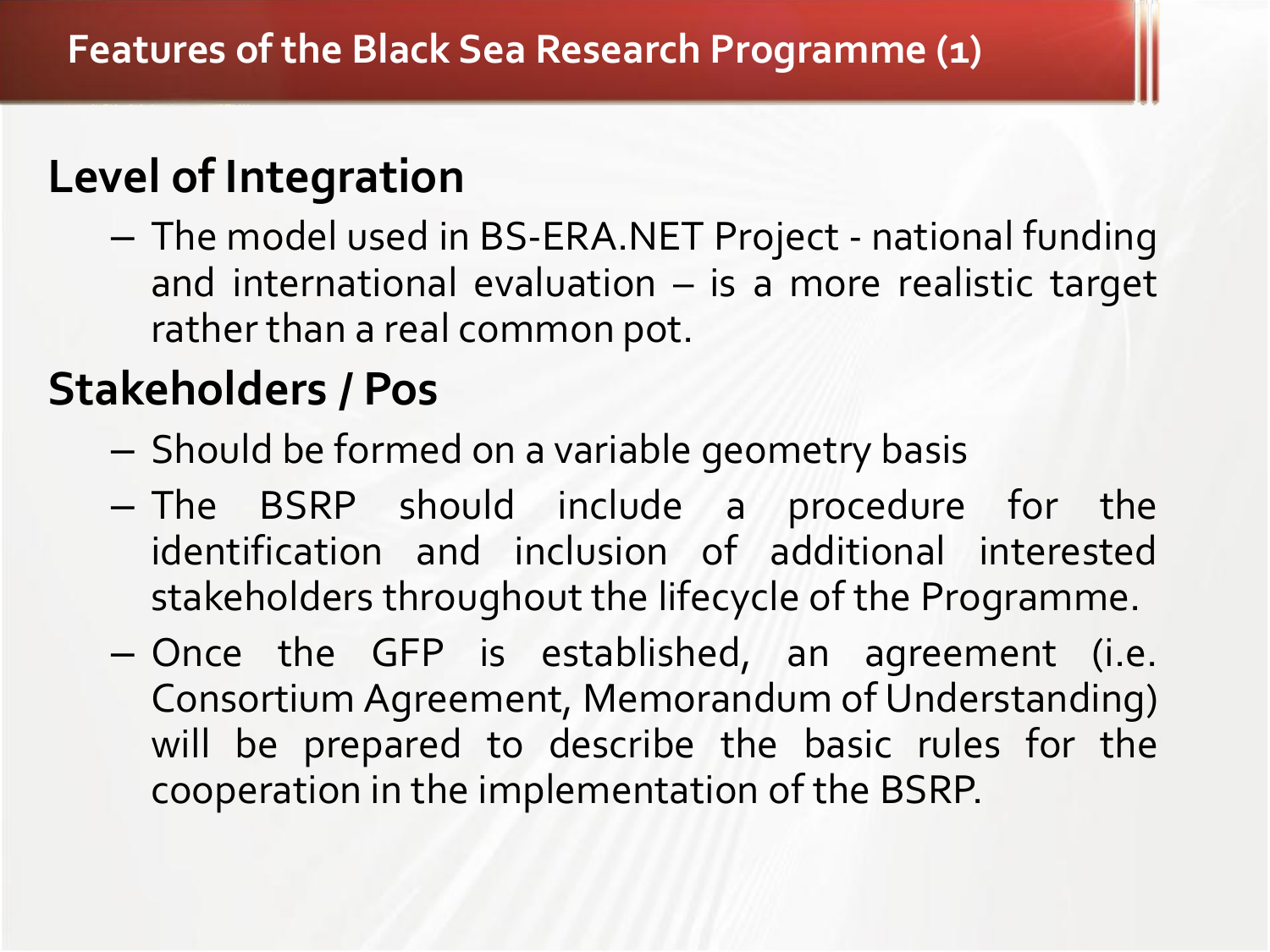### **Management Structure of BSRP**

- The BSRP should be managed by a Steering Board that will include representatives of the Stakeholders.
- The Steering Board would be empowered to take all the decisions regarding the BSRP: the details of the Joint Calls (i.e. thematic fields, duration, budget), launching the Calls, establishing evaluation criteria and selecting evaluators. The final funding decision also would rest in the Steering Board. All the programme evaluation and management will be done by the Board.
- Evaluators for the Call will be selected by the Steering Board, preferably from a database already in place (like the EVAL-INCO that was used in BS-ERA.NET PJC). Another option could be to form a list of possible evaluators from each participating country with the suggestions of the funding organizations.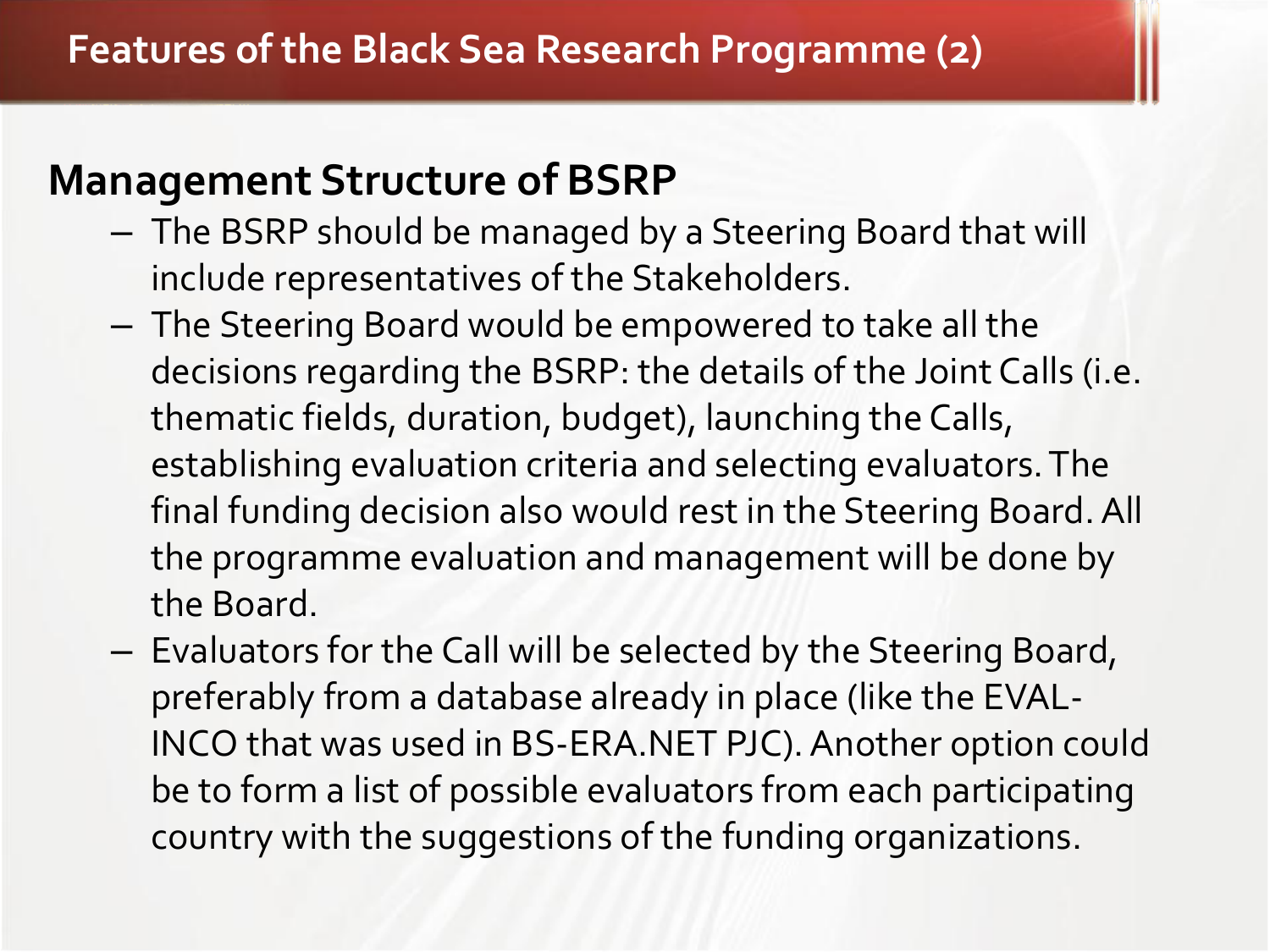### **Thematic Priorities**

- There are different thematic priorities defined at various occasions in the Black Sea Region.
- During the BS-ERA.NET PJC, the decisions on the thematic fields were made taking into consideration the reports prepared and two of the most important fields, namely Energy and Environment were selected. The subtopics under them were selected with the workshops and reports prepared before, by ranking all the sub-topics by each funding party and a consensus was reached according to the results of this ranking process.
- In the priority topics identified for the BSRP, a similar procedure can be followed. There are reports prepared in other occasions in order to identify the sub-topics with a region-need point of view, and such reports can be taken into consideration when the funding parties would decide on the themes of the joint activities under BSRP.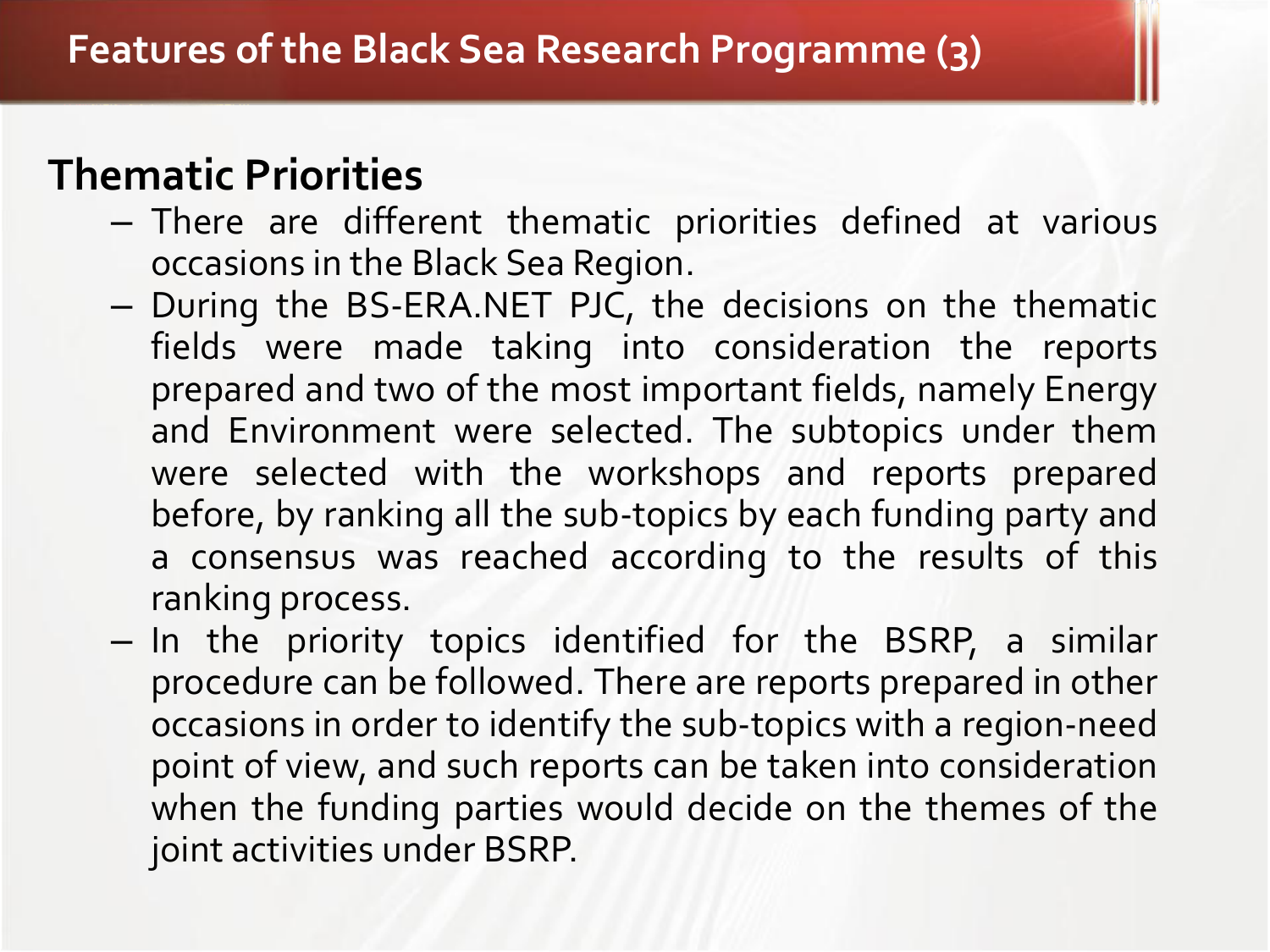#### **Duration**

- BSRP should be multiannual allowing for a systematic repetition of the foreseen activities.
- Duration of the BSRP could be set to 4 to 6 years, allowing for few cycles for the planned activities.

#### **Funding Mechanism and Budget**

- Indicative target values for the annual and overall budget of the BSRP should be set from the beginning, based on the experience from the Pilot Joint Call, as well as the characteristics of the budget (common pot, virtual pot, etc.).
- The maximum amount per supported action should be defined, based on the overall available budget and on the type of activities to support. It is suggested that all the funding parties should specify the amount of funds that they could allocate for the joint activities. As the national funding organizations will only fund their national researchers, it is important that the parties stay committed to funding until the end in order to avoid any problems that would endanger activities of researchers and mutual collaboration.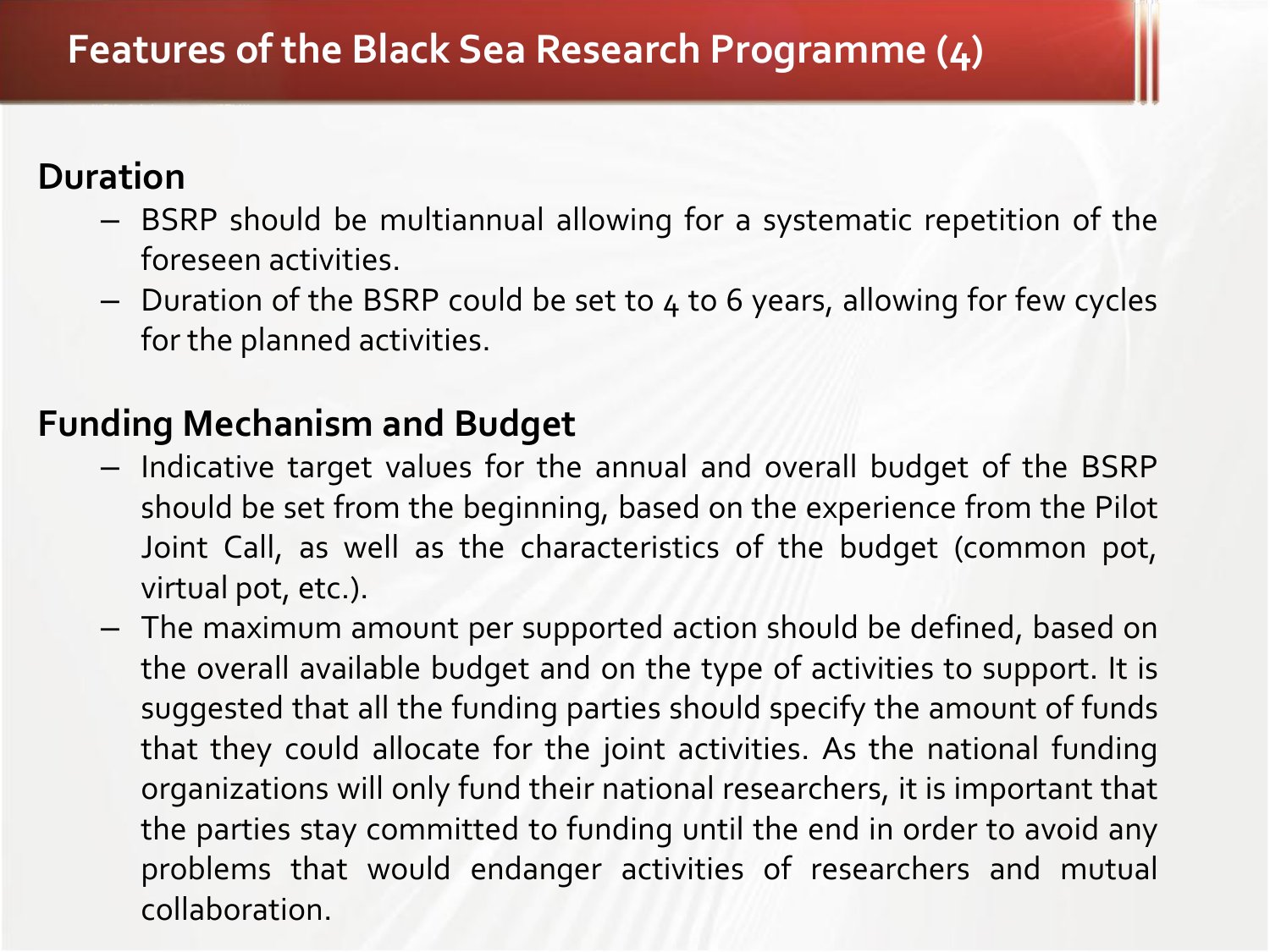- Once a Group of Funding Parties has been formed, the structure of the programme should be decided upon. A possible timeline for BSRP activities would include following stages:
	- Determination of Programme Features
	- Thematic Fields
	- Call
	- Eligibility Check
	- Evaluation
	- Ranking
	- Contracting and funding of projects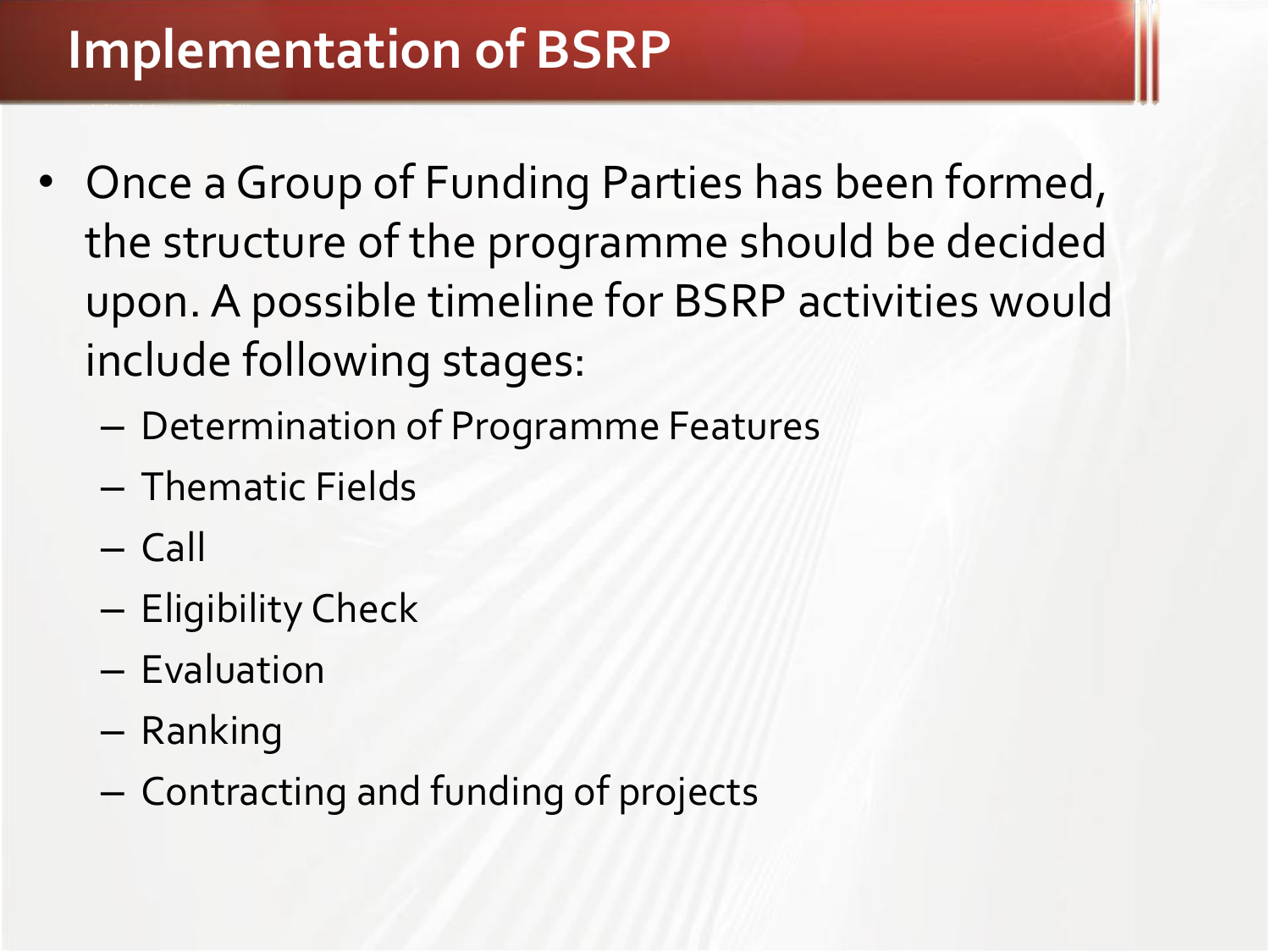| <b>Stages</b>                        | <b>Issues to be Determined</b>                                      | <b>Management</b>           | <b>Duration</b> |
|--------------------------------------|---------------------------------------------------------------------|-----------------------------|-----------------|
| Determination of programme           | - Determining whether it will be Joint Call or other Steering Board |                             | 1,5 months      |
| features                             | specific measures (i.e. workshops summer schools)                   |                             |                 |
|                                      | Budgetary information on how much each                              |                             |                 |
|                                      | participating funding organization will contribute                  |                             |                 |
|                                      | - Duration, budget of individual project budgets,                   |                             |                 |
|                                      | eligibility criteria etc.                                           |                             |                 |
| <b>Thematic Fields</b>               | - Determination of the thematic fields for the Joint Steering Board |                             |                 |
|                                      | Activities.                                                         |                             |                 |
| Call                                 | - Preparation of the Call documents                                 | <b>Steering Board</b>       | 3 months        |
|                                      | - Opening the Call for Proposals                                    | Joint Call Secretariat      |                 |
| <b>Eligibility Check</b>             | - General eligibility check                                         | Joint Call Secretariat      | 1 month         |
|                                      | - National eligibility check                                        | <b>Funding Institutions</b> |                 |
| <b>Evaluation</b>                    | - Evaluation of the project proposals according to                  | Evaluators                  | 1,5 months      |
|                                      | the criteria specified before                                       | Scientific<br>Advisory      |                 |
|                                      |                                                                     | <b>Board</b>                |                 |
| <b>Ranking</b>                       | - First draft ranking by the evaluators                             | Evaluators                  | 0,5 months      |
|                                      | - Ranking by the SAB to be presented to SB                          | Advisory<br>Scientific      |                 |
|                                      |                                                                     | <b>Board</b>                |                 |
| <b>Contracting</b><br>funding<br>and | of   - Final decisions on the funded projects                       | <b>Steering Board</b>       | 3 months        |
| projects                             | - Contracting of the projects                                       |                             |                 |